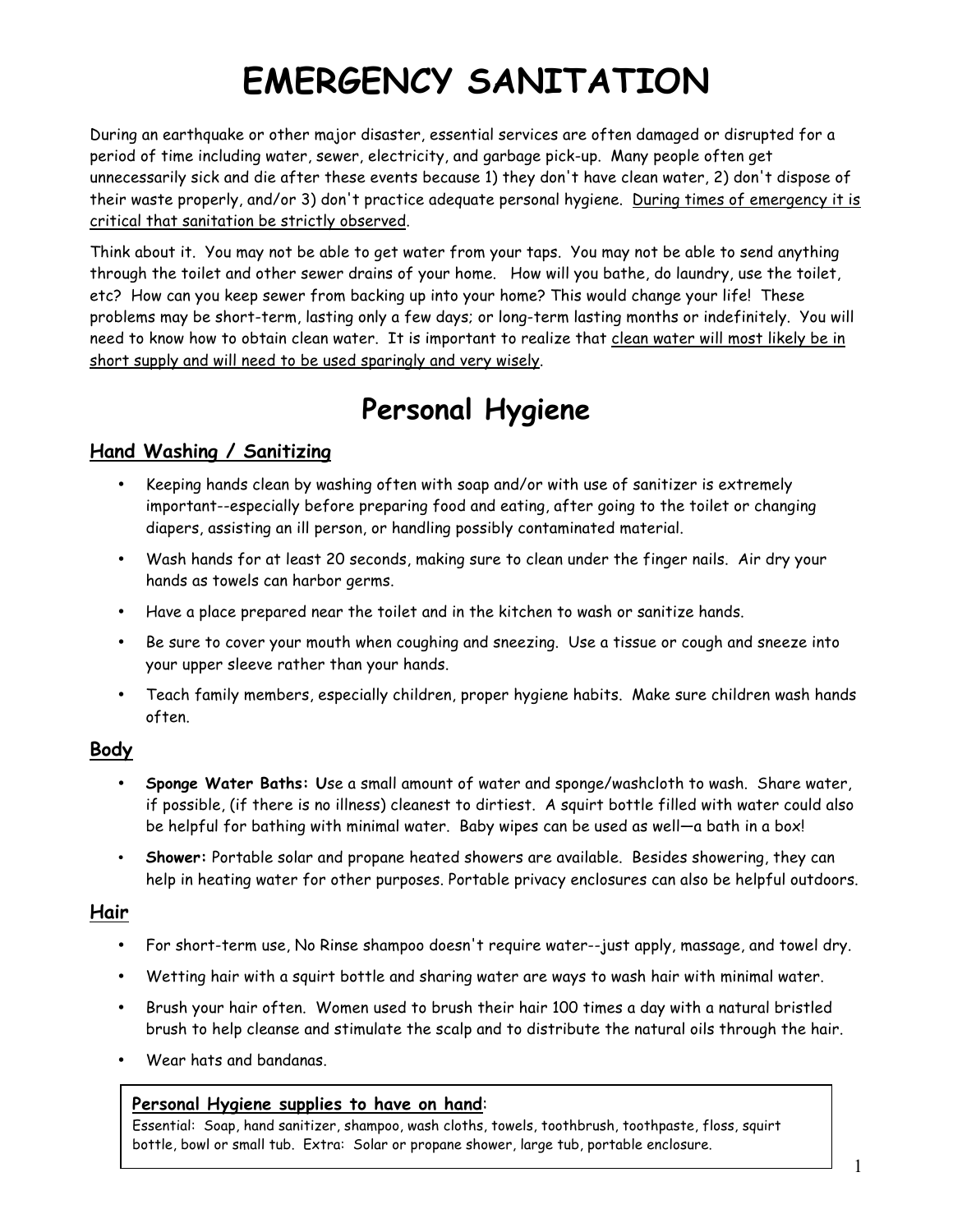# **Garbage/Human Waste/Greywater Disposal**

What will you do if your toilet stops flushing and no one is coming to take your garbage away? If an emergency like this happens you MUST find a way to safely dispose of the human waste (sewage), waste water (greywater) and garbage yourself or disease and sickness will flourish in your home and community.

#### **The three most important things to do are:**

- 1. Store all garbage and human waste in covered containers or bury at least 100 feet away from water wells or open water to avoid contaminating water sources.
- 2. Store all garbage and human waste in covered containers or bury at least 18 inches deep to keep flies, roaches and animals out.
- 3. Wash or clean your hands whenever you handle something dirty, BEFORE you touch something that might be touched by someone else.

### **Garbage**

Garbage is trash that has food or anything else in it that would attract insects, rats or other critters. It should not be allowed to accumulate where these pests can get into it. In an emergency, the city will do everything it can to help dispose of garbage in a timely fashion, but there may be a delay in garbage pickup services. We need to know what to do with it in the meantime.

**Short-term garbage disposal**: If garbage service is expected to resume or a garbage drop-off place is designated within a week or two, then dry garbage should be tightly sealed in bags or kept in tightly covered garbage cans.

**Long-term garbage disposal**: If garbage service is out for several weeks or longer and you are unable to store it, then whatever can't be reused, fed to animals, or composted should be buried or burned. We will be advised by authorities how best to dispose of it. Avoid keeping garbage inside your home or shelter.

#### **Methods of Disposal**

- **Bagging:** Crush containers to make them smaller. Garbage should be drained before being placed in storage containers. If liquids are strained away, garbage may be stored for a longer period of time without developing an unpleasant odor. Keep all garbage in a closed container. A tight-fitting lid is important to keep out flies and other insects and critters.
- **Burning**: To burn garbage, use a metal barrel with holes in the bottom and a grate or screen over the top to act as a spark arrester to prevent wildfires. Only dry paper-type garbage should be burned. Wet garbage should be buried. Only burn if permission is granted by authorities.
- **Burying:** If no space is available in covered containers, dig a hole deep enough to cover trash with at least 18-24 inches of dirt, which will prevent insect breeding and discourage animals from digging it up.
- **Composting**: You can compost just about anything that was once living. Meat scraps, dairy products and fatty foods take longer to break down so they are often not suggested for composting. Composted material turns back into soil so there is no waste!
- **Recycling**: Recycle or reuse any garbage that can be (empty plastic containers, etc.).

#### **Garbage supplies to have on hand**:

Heavy Trash bags; rubber gloves; shovel; covered trash cans; metal barrel with screen for burning; composting pile or device.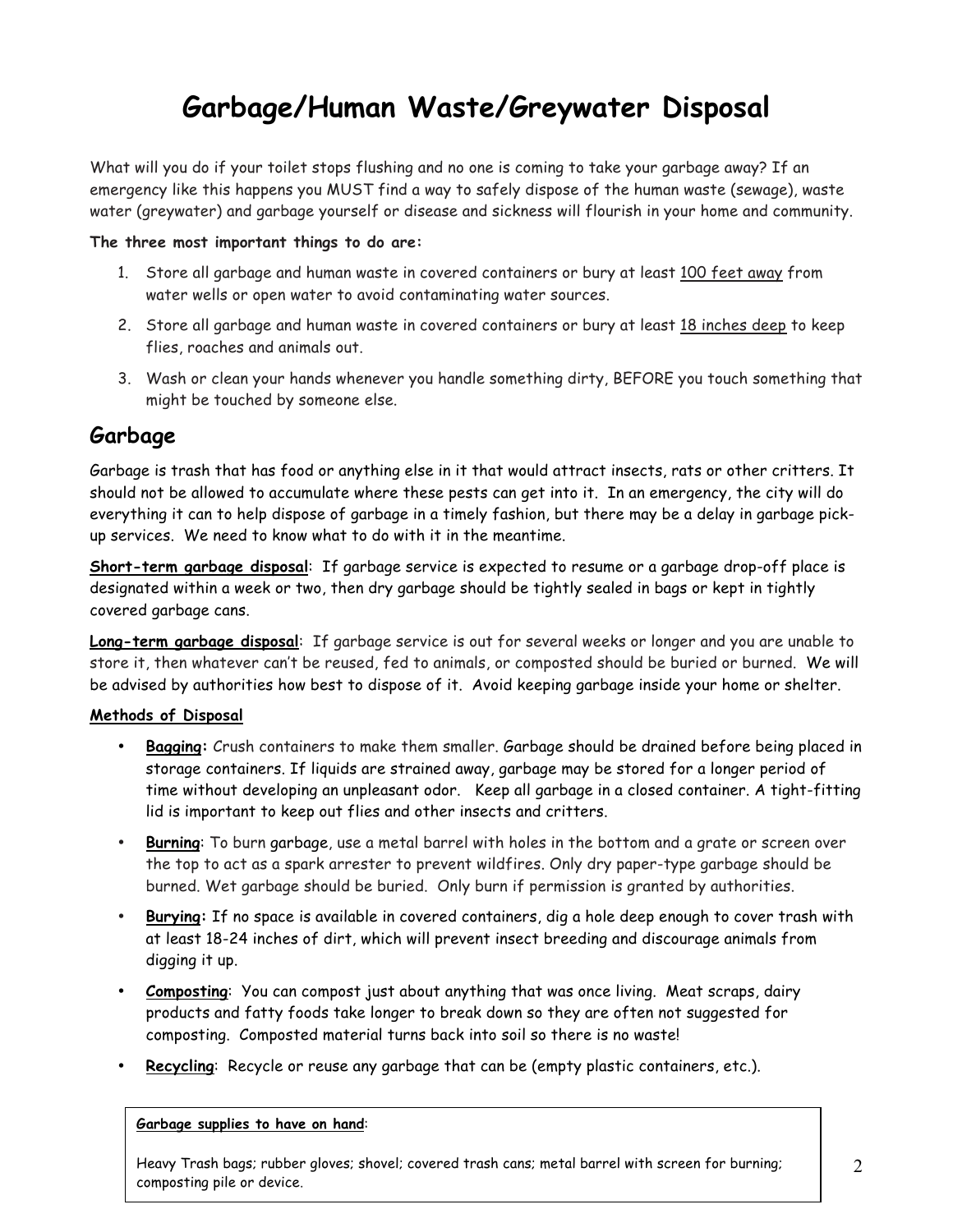### **Human Waste**

In an emergency, the city will do everything it can to help dispose of human waste and/or provide alternate toilet facilities as soon as possible, but there may be a period of time before this happens. We need to know what to do in the meantime.

**Sewage back-up**: If there is a possibility the sewer lines have been compromised in your area, you need to immediately begin these steps to protect your home from sewage back-up. Once you have done this, do not allow anything to go down any toilet or drain until you have been given the OK by proper authorities.

- **Homes with back-flow valves**: If you know your home has a back-flow valve installed in your sewer line, understand that the slightest amount of water put down your drains could open up the valve and allow sewage into your home. 1) Turn off the water to your home. 2) Flush toilets until there is no water in them. 3) Close sink and tub plugs. 4) Cover sinks and toilets with signage reminding family members not to let anything down the drains. 5) Set up alternate hand-washing and toilet facilities.
- **Homes without back-flow valves**: If you do not have a back-flow valve or do not know if you have one installed in your sewer lines, immediately start blocking all drains below street level to keep sewage from backing up into your home. 1) Turn off water. 2) Flush toilets until there is no water in them. 3) Plug all basement floor, shower/tub, and toilet drains with a rubber ball or plumbing test plug.

The plumbing test plug or rubber ball should be very tight fitting once in place. Balls should be made of solid squishable rubber. They can be cut with a knife to make the right size. You can place the ball in an old sock, covered in Vaseline/shortening or other grease (prevents backup smells) to make removal easier. If you do not have balls, the next best thing is to take grease smothered rags and stuff them into the drains. This won't make as good of a seal, but may be better than nothing.

### **If raw sewage has entered the home, EVACUATE!! It is no longer safe and will smell awful.**

### **Emergency Toilets**

**Short-Term Solutions:** Set up a temporary toilet facility. Once the toilet facility is set up, add one of the following to the toilet to aid in decomposing and odor control:

- Add sand, dirt, saw dust, or cat litter to cover the deposit each time the toilet is used (cheap!).
- Add toilet chemical according to package directions.
- Add 1 tbsp. lime (Home Depot in brick section) and 1 tbsp. Borax (or other disinfectant) each time the toilet is used.
- Add absorbent powder (janitorial supply stores). This deodorizes and gels liquid waste, so you can collect liquid and solid waste together without it getting sloshy. Add 1 tbsp. to start, and add more as needed.
- Use Wag Bag or Poo Powder, Restop 2, Double Doodie w/Bio-Gel or other products that are landfill safe and allow you to throw the solid waste into the garbage (thepett.com, whennaturecalls.com, relianceproducts.com, or outdoor/camping stores).

**Home Toilet Conversion:** 1) Turn of the water valve to the toilet. 2) Wash the toilet bowl and flush toilet to empty reserve. 3) Dry the bowl and plug the hole as explained previously. 3) Line the bowl with a sturdy plastic bag and tape down with duct tape. 4) Put another heavy-duty trash bag inside the toilet and either tape down or lower seat to hold in place. 5) Keep toilet covered when not in use using a piece of cardboard place between the bowl and the seat. 6) Change the bag when 1/2 full.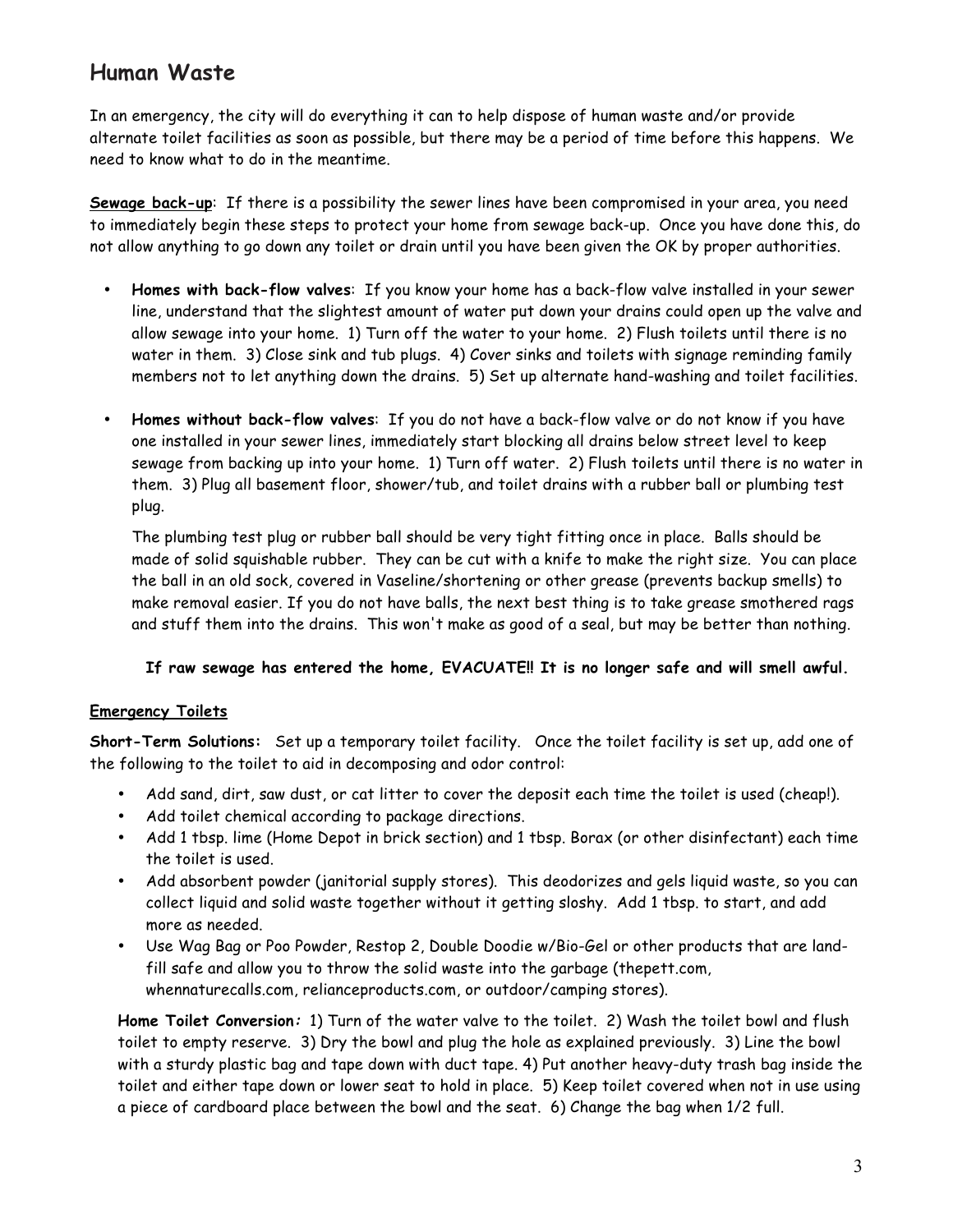**Portable Toilets:** These are helpful if you need to evacuate. There are many different types of portable toilets available (Luggable Loo, Hassock, Pett, etc.). They can be made at home with a used bucket, or purchased online or at any outdoor/camping or emergency preparedness store. Use them like the Home Toilet Conversion. Large families might want to have two.

**Portable Chemical Toilet:** These portable toilets are similar to an RV toilet, in that you flush the waste into a closed small holding tank rather than an open plastic bag. This helps control odors and is more sanitary to not have an open container of human waste. These work best with toilet chemical. Do not use absorbent gel powders with these toilets as it will make it harder to empty. Put used toilet paper into a different container so the holding tank doesn't fill up too fast. Later, bury or burn the used toilet paper. Once the holding tank is full, dispose of the waste properly as described below.

Human feces are toxic and need to be buried or disposed of in a proper human waste disposal site. Urine is generally sterile and is safe to pour outside. You can separate the two and pour the urine outside to decrease volume and sloshiness, but it is not necessary. To dispose of solid waste: 1) tightly close the bag. 2) Put in a pail or something sturdy to move it so it doesn't split open during transport. 3) Put the bag in a covered garbage can designated just for human waste, or buried at least 18" deep (to keep animals from smelling it and digging it up). If it is being buried temporarily, leave extra dirt piled so you remember where you buried it. To bury it permanently, poke holes in the bag after it is put in the hole, or empty the bag's contents and bury it and the bag into the hole, then cover with lime and fill in with dirt.

### **Long-Term Solutions:**

- **Trench Latrine**: Dig a pit 4-6 feet deep and 1 foot wide. Place a bucket/box/ barrel or anything with a hole in it to sit on over the pit. You MUST cover the pit and toilet tightly so that flies cannot get in it while no one is using it. Clean seat regularly with water/bleach solution. When the pit fills to within 18 inches of the top, fill the hole with clean dirt and mound it over.
- **Composting Toilets:** A composting toilet system converts human waste into an organic compost and usable soil. It is an expensive set-up and would require a little research, but ultimately is the best long-term solution. More information can be found in the Humanure Handbook. It can be downloaded for free at http://www.weblife.org/humanure.

#### **Suggested human waste disposal items to have on hand:**

**Hygiene:** Short-term: Toilet Paper (6 rolls per person, per month), wet wipes. Long-term: Cloth wipes- reusable TP (6-8" squares made of terry cloth, diaper flannel, or double thick flannel; rags. Put in borax/water after use, then wash); newspaper, phonebooks, or magazines. Peri Bottles – used to rinse off. **Additives for Home Toilet or Portable Toilet:** Options are described above under Short-Term Solutions. **Other important items**: Toilet; toilet brush, sanitizer, rubber gloves; shovel; heavy-duty trash bags, covered trash cans; hand-washing facilities; fly swatter; portable privacy enclosure, outhouse, or items for home-made enclosure (ropes, PVC pipe, sheets/shower curtains/tarps, etc.) .

### **Greywater**

Greywater from washing hands, hair, body, dishes, laundry, will need to be poured out. Greywater can be contaminated with harmful bacteria and chemicals. Use these safe greywater disposal rules:

- Use biodegradable soaps and cleaners
- Pour out 100 ft from open bodies of water and water wells
- Do not drink greywater
- Don't come in physical contact with greywater (wash promptly if you accidently do)
- Don't allow greywater to come in contact with edible portions of food crops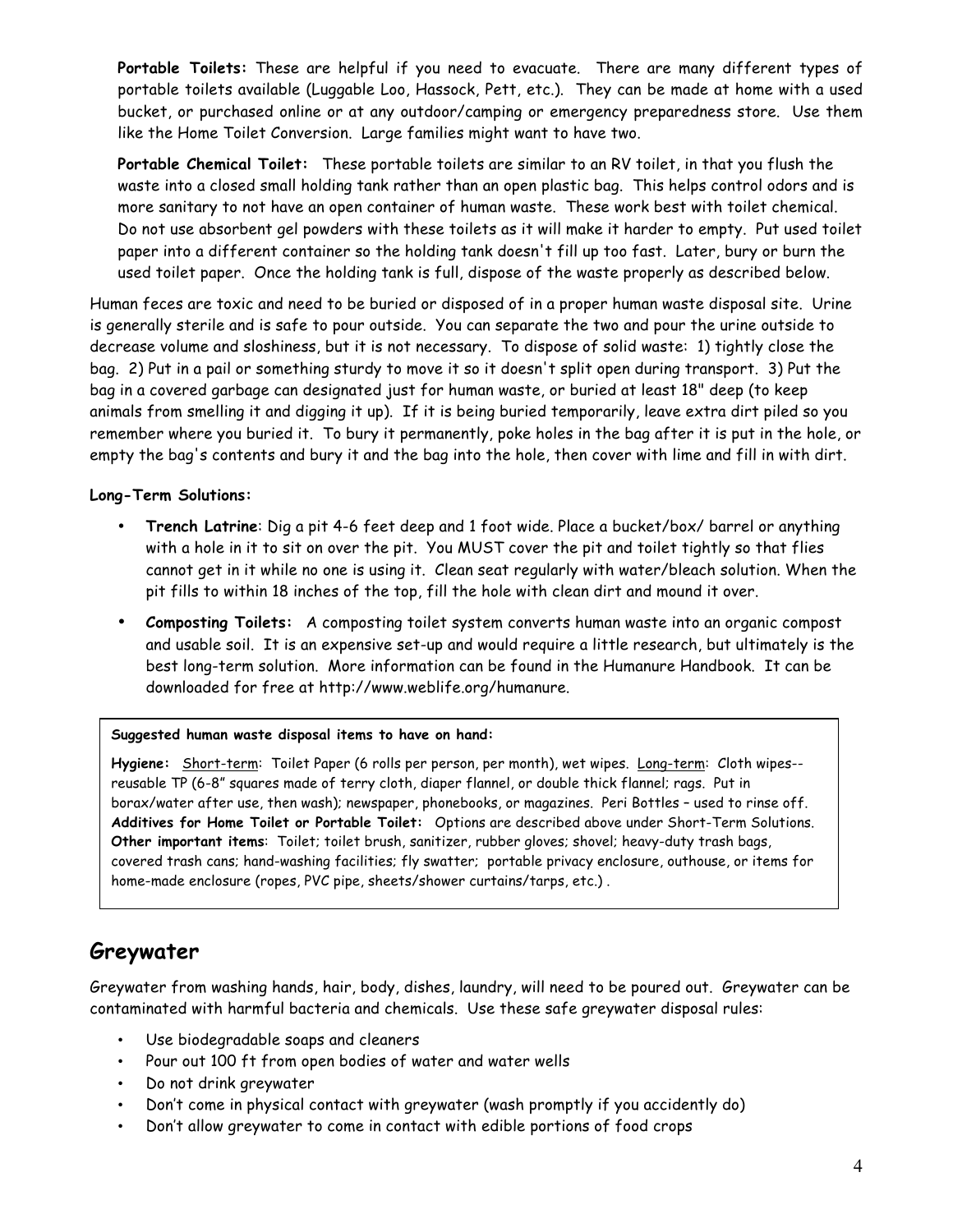- Don't allow greywater to pool on the surface of the ground
- Don't allow greywater to run off your property.
- Can be used to water plants
- Discard organic material (compost) and/or filter wastewater with large amounts of grease through a grease trap. (See the Humanure Handbook for ideas of how to create effective and useful greywater drainage systems.)

Grease Trap: 1) Take an old barrel or bucket with no top and bore holes in the bottom. 2) Fill with gravel 6-8 inches. 3) Add sand or wood ashes for 12 inches. 4) Cover with burlap, straw, grass, or similar material to strain out grease and particles--this should be changed often. 5) Place over a soakage pit or elevated to allow throughput to run in desired direction. Again, this should be 100 feet from any possible water source.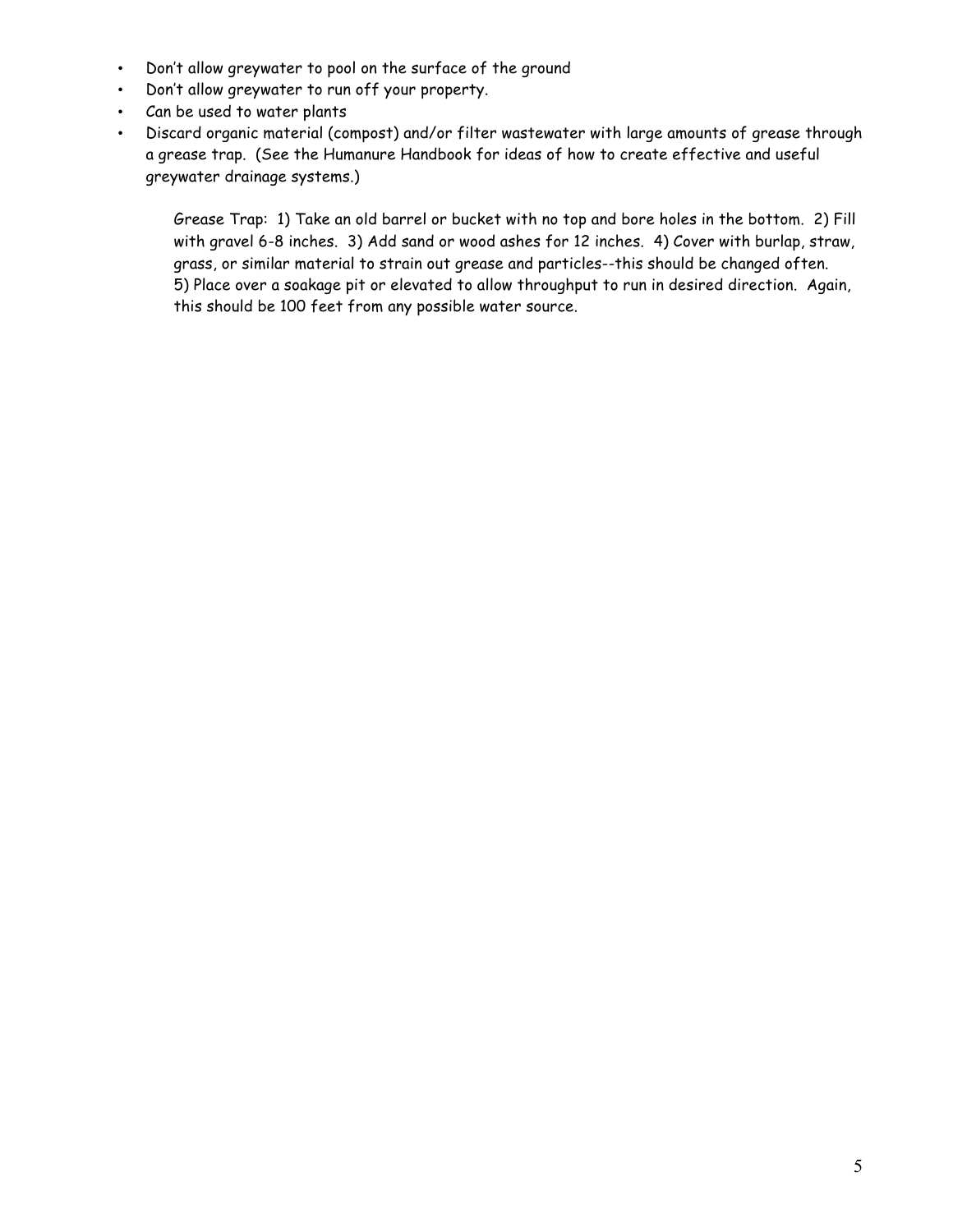# **Feminine Hygiene**

Having disposable feminine hygiene products on hand is obviously a good idea. However, what would you do if during a long-term situation disposable products were not available and you ran out of your existing supply? There are several ideas and products to fill this need.

### **Cloth menstrual pads**:

- Cloth diapers, socks, or other absorbent material folded and pinned on or held in place with underpants.
- There are many commercially made reusable cloth sanitary pads for sale on the internet (clothpads.org, tlc-pads.com, gladrags.com, lunapads.com, goddessmoons.com, etc.).
- There are also patterns and instructions to make your own. (clothpads.org, http://www.tinybirdsorganics.com/organiccotton/clothpads.html, http://www.hillbillyhousewife.com/sanitarypads.htm, http://www.diapersewing.com/clothpads.htm)

**Cloth menstrual pad care**: After they have been used, put in a small covered bucket with cold water (vinegar, borax, baking soda, or peroxide may be added) to soak. Empty soaking bucket daily. Launder pads, but do not use fabric softeners or dryer sheets as they reduce the absorbency.

**Menstrual cups**: There are several reusable menstrual cups available on the market (Diva cup, Moon cup, Keeper, etc.) that are made of silicone or latex rubber. They are worn internally like a tampon. (http://www.labyrinth.net.au/~obsidian/clothpads/Cups.html, keeper.com, divacup.com)

**Menstrual cup care**: After use, empty cup, rinse, and reinsert. After your period, rinse in soapy water or 1 to 9 part vinegar/water solution and store until next month.

#### **Feminine hygiene items to have on hand**:

Short term: toilet paper, disposable pads and tampons, baby wipes Long term: reusable cloth wipes, cloth menstrual pads, menstrual cup, peri bottle, bucket for soaking, vinegar.

### **Diapers**

Having disposable diapers on hand is also a good idea. However, again, if you ran out during a long-term situation, having some type of reusable diapers on hand may be helpful.

**Cloth diapers**: From flat to all-in-ones and pins to diaper wraps, cloth diapering has changed over the years. For a description of the types now available go to http://www.chooseydiapers.com/guide.shtml. Also try cloth diaper.com, diaperpin.com, pinstripesandpolkadots.com, diaperjungle.com, etc.).

**Cloth diaper care**: Shake solids into toilet and rinse if necessary. Store in dry pail. Launder using half of the recommended amount of mild laundry detergent, free of dyes, fragrances or any types of bleach. Add 1/2 cup baking soda or washing soda (optional). Rinse **twice** adding 1/2 cup to 1 cup white vinegar to the second rinse. Air dry in the sunshine. Do not use fabric softeners or dryer sheets. They reduce the absorbency.

**Diapering items to have on hand**: disposable diapers, cloth diapers, pins and rubber pants or modern equivalent, baby wipes, changing pad, diaper rash ointment, reusable cloth wipes, pail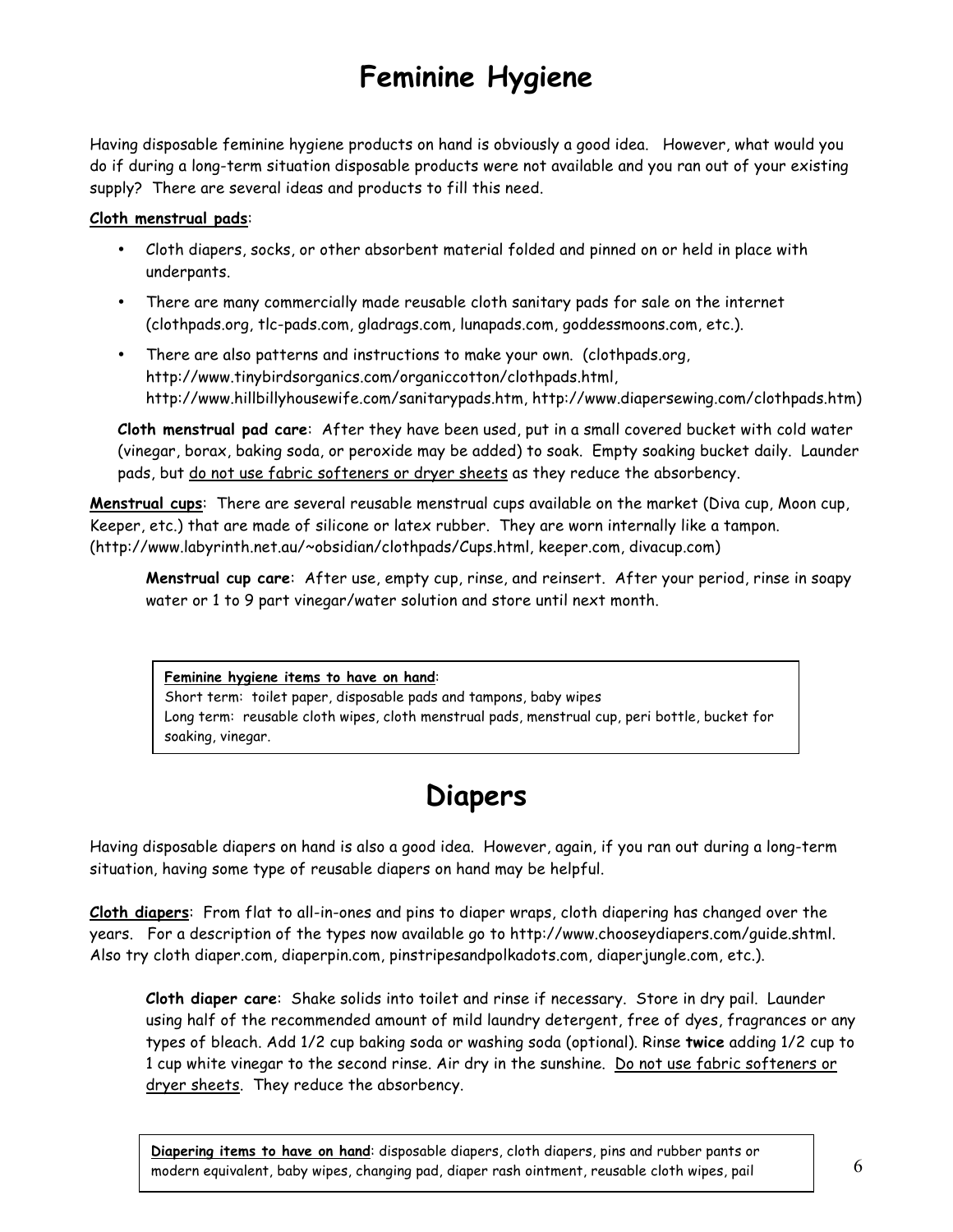# **Laundry**

In emergencies that last longer than a few days, you may need to do laundry by hand. Here's how!

**Pre Wash:** Before washing clothes, sort according to color and dirtiness. Pre-treat problem spots. Let clothes soak in soapy water at least 1 hour or overnight, if possible. Wash whites first, using hot or warm water if possible, followed by coloreds, washing the dirtiest clothes last. Wring clothes between washing and rinsings to help get out soap and dirt.

**Washing and rinsing**: Here are a couple of methods for doing laundry by hand. Please note that two good rinsings are needed to get the soap and dirt out well.

- **Hand Washing: Y**ou can wash laundry in a tub scrubbing, scrunching and swishing items around with your hands and against each other; using a floor scrubbing brush or washboard on clothes that are very dirty. Use another tub or two for rinsing, or let the dirty water out, fill up again with clean water, swish laundry all about, let water out again, fill tub up with clean water again, swish laundry about, then the clothes are clean and rinsed.
- **Hand-Held Agitator:** Use a 5-6 gallon bucket with a 2" hole cut in lid and a hand-held agitator i.e., a clean toilet plunger with rubber suction cup or a commercially made hand held agitator (The Breather (breathingwasher.com), Rapid Washer (Lehmans.com)). Just raise and lower the handheld agitator. Use another bucket or two for rinsing or empty dirty water out and fill with clean water for rinsing.

**Washboard or Soft Brush**: Use these items for really dirty clothes (Lehmans.com). To use a washboard, rub the clothes back and forth like you were cleaning the washboard with the clothing.

### **Wringing and Drying**

**Wringing:** Wring items out to remove excess dirt, soap and/or water after washing and rinsing twice using one of the following methods:

- Twist and squeeze clothes. Twisting around a stick may not be as hard on your hands.
- Use a mop bucket with a wringer to wash and wring out clothes. Washboards sit in there well.
- Run clothing through a clothes ringer (windtrax.com, Lehmans.com, Ebay,  $2^{nd}$  hand Store). This is more expensive, but is much easier and works better than the other methods.

**Drying:** You can hang dry your laundry outside year round using a clothesline and clothes pins or inside using drying racks.

#### **More laundry helpful hints**:

- Water doesn't have to be drinkable, only clean.
- Hand washing gets hard-to-clean clothes cleaner than any machine will.
- Linens and clothing used in caring for the sick should be bleached and/or boiled if possible.
- Set tubs or buckets on a bench to save bending over.
- Drying clothing in the sunlight will kill germs and parasites.
- Save rinse water for your next wash water.
- To save on the amount of laundering, wear clothes more often before washing.

#### **Suggested laundry supplies to have on hand**:

Tubs or buckets, hand-held agitator, heavy rubber gloves (to protect hands), clothes line, clothes pins, laundry soap, and washboard/brush.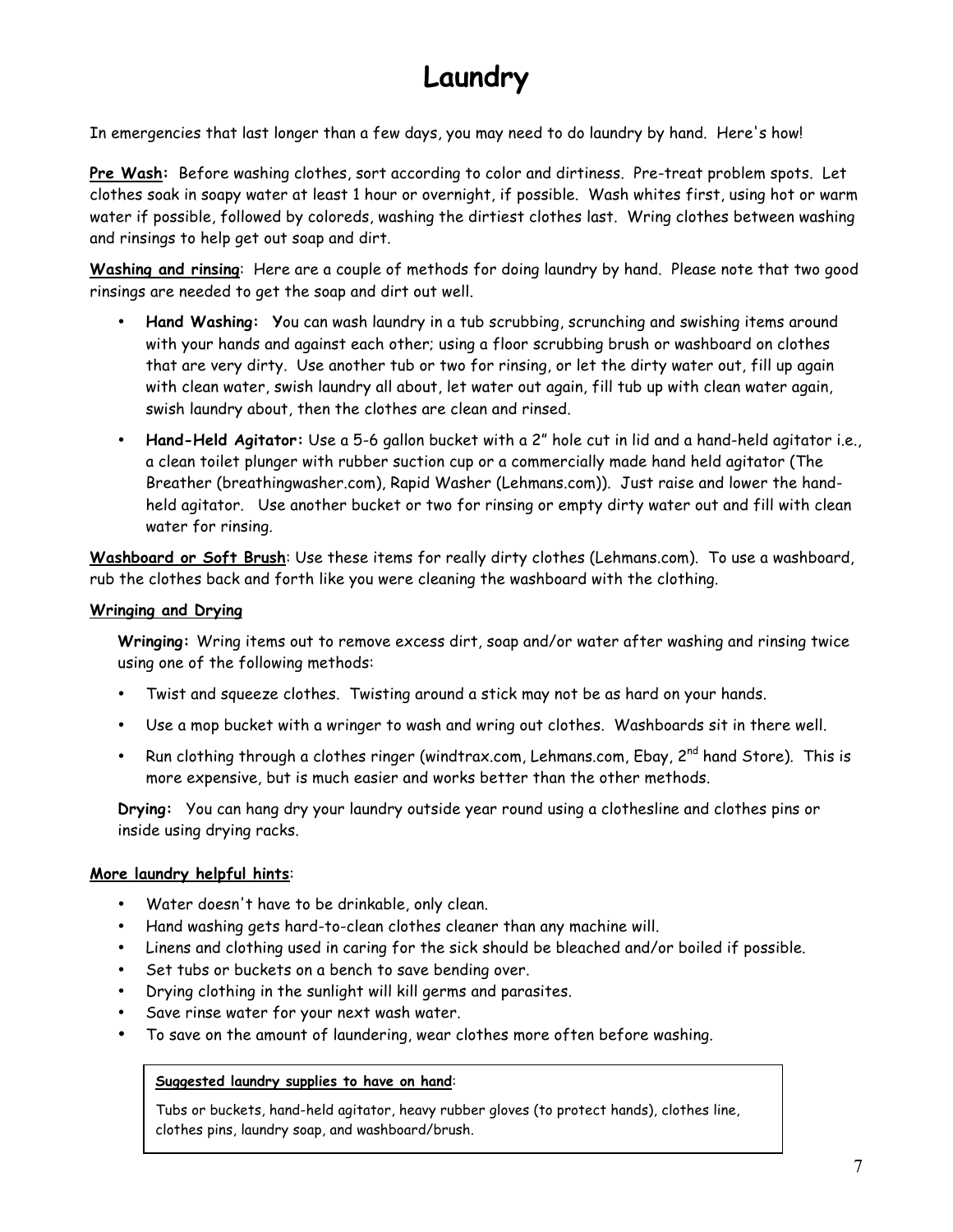## **Laundry Soap**

When washing laundry by hand, any laundry soap will do, but knowing that you will be pouring it out onto the ground, using soap that is eco-friendly is ideal. Here are a few home-made laundry soap recipes that are very inexpensive, eco-friendly, and work great! Ingredients are easily found at most grocery stores.

#### **Homemade Dry Laundry Detergent**

(1 tsp in laundry bucket, 1 Tbsp in front loading washer, 2 Tbsp in top loading washer)

1 cup Bar Soap--grated into fine flakes (1/2 bar of Fels Naptha /Zote or 1 bar of Ivory) 1 cup 20 Mule Team Borax 1 cup Arm & Hammer Super Washing Soda

**Homemade Liquid Laundry Soap** (hard water version) (1/2 - 3/4 cup per load/64 loads) \$0.02 per load

6 cup Hot Water 1/2 bar Fels Naptha Soap, finely grated (can use Zote or Ivory) see above 3/4 cup Arm & Hammer Washing Soda 3/4 cup 20 Mule Team Borax 2 gal. bucket w/ lid to mix in 4 cup Hot water 1 gal. + 6 cup cold water  $\frac{1}{2}$  -1 oz. essential oil (for fragrance) Optional

Mix grated soap in a sauce pan with 6 cup hot water and heat on low until dissolved. Stir in Washing Soda and Borax. Stir until thickened and remove from heat. Put 4 cups hot water to bucket, add soap mixture and mix well, add in essential oil (opt). Add cold water stir. Let sit for 24 hours and it will gel. Store covered or used liquid laundry soap bottles; keep labeled. This is a low sudsing soap.

(1 box of washing soda, 2 boxes of borax, 9 bars soap will make a year's supply of soap.)

#### **Homemade Fabric Softener**

| Small Batch                | <b>Large Batch</b>       |
|----------------------------|--------------------------|
| 2 cups water               | 6 cups water             |
| 1 cup baking soda          | 3 cups baking soda       |
| 1 cup vinegar              | 3 cups vinegar           |
| 2-3 Tbsp. hair conditioner | 1/2 cup hair conditioner |

Place baking soda in a large bowl and pour vinegar over it; while it is bubbling, pour cold water in and mix. Once mixture is thoroughly combined add hair conditioner. Store in a sealed container and shake well before using (the baking soda tends to settle on the bottom, so shake well before each use. Add 1/4 cup of mixture to rinse water. Use 1/2 to 2/3 cup if using in your electric washing machine.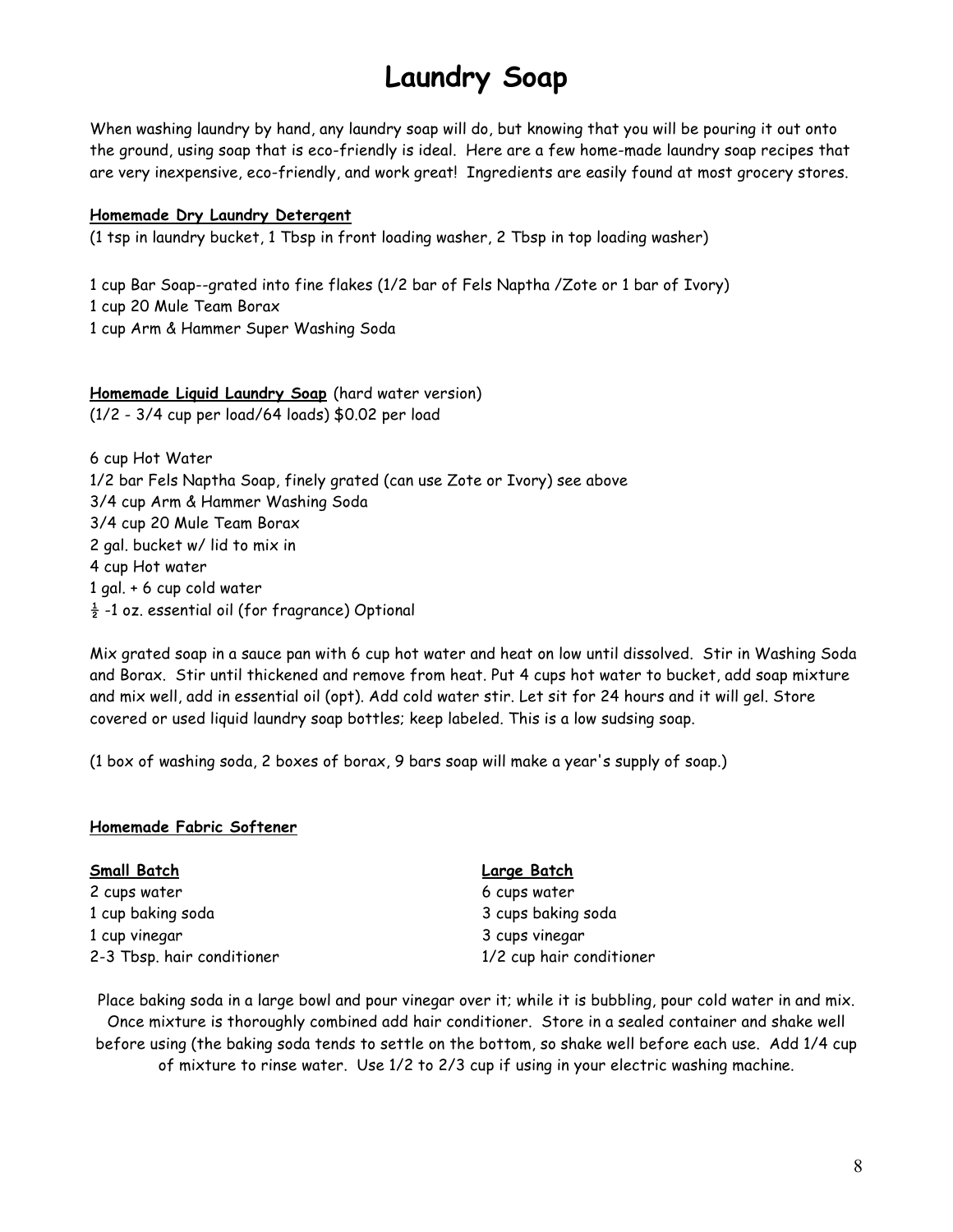# **Dishes & Food Preparation Surfaces**

**Washing Dishes**: Wipe out dishes, pans, etc., before washing to keep your water cleaner. Wash dishes with dish soap and hot water whenever possible.

**Rinsing:** Ideally, in absence of running hot water, a double rinse would be best. First rinse is a hot rinse. Second rinse is a hot rinse with bleach (2 tablespoons of liquid bleach to a gallon of water) or Steramine. If the ideal can't be done, do the best you can do.

**Drying:** Allow dishes to air dry on a rack (germs can hide in towels). You can sanitize dishes in a solar cooker (leave in for 1 hour in full sun).

**Cleaning Food Preparation Surfaces:** Clean all surfaces with a disinfectant before and after food preparation. There are many disinfectants that could work for this purpose, but bleach (2 tablespoons liquid bleach to 1 gallon of water) or hydrogen peroxide and vinegar alternately applied work well and are inexpensive. Steramine is used for sanitizing in the restaurant industry. It is also an inexpensive option for sanitizing food preparation surfaces and as a second rinse for dishes.

### **Other Ideas**

- Paper Products (cups/plates/utensils/napkins) are useful in short-term situations.
- Be careful storing, handling, and eating of food to avoid illnesses.
- Be sure to wash hands after handling uncooked meat.

### **Suggested supplies to have on hand**:

2-3 small tubs, dish soap, dishcloths, paper towels, hand towels, scrubbing sponge or brush, dish draining rack, surface disinfectant.

### **Recommended cleaning/disinfecting products**

Our cupboards are full of various cleaning products, but there are a few basic products that would be worth having on hand because of their cost effectiveness, useful properties, and versatility. With these few products, you could practically clean and disinfect everything in your home, including laundry.

**Vinegar**: Go to www.versatilevinegar.org for a long list of uses. Besides being used in salad dressings, marinades, and other food recipes, vinegar can be used for health, for household cleaning including floors, windows & walls, kitchen and bathroom (disinfectant properties), lawn and garden, laundry (eliminates soap residue when added to laundry rinse water, breaks down uric acid in laundry) and more.

**Baking Soda**: Go to http://www.armhammer.com/basics/magic/ for a long list of uses. Baking soda is a deodorizer, stops mold, mildew, and is a natural whitener. It neutralizes stomach acid, cleans kitchen and bathroom surfaces, acts as a gentle scouring powder, smothers small fires, and is a great laundry booster.

Borax: Go to http://www.dialcorp.com/documents/borax.pdf for a long list of uses. It cleans, deodorizes, disinfects and softens water naturally (excellent laundry booster and effective as a household cleaner (do not use on food surfaces)). It also repels cockroaches, ants and other bugs.

**Hydrogen Peroxide**: Go to http://www.using-hydrogen-peroxide.com/ for a long list of uses. It cleans and disinfects wounds, removes blood stains in fabric, is used as a disinfectant in kitchen and bathroom, cleans cutting boards, can be used as a laundry bleach, can be used as a mouthwash.